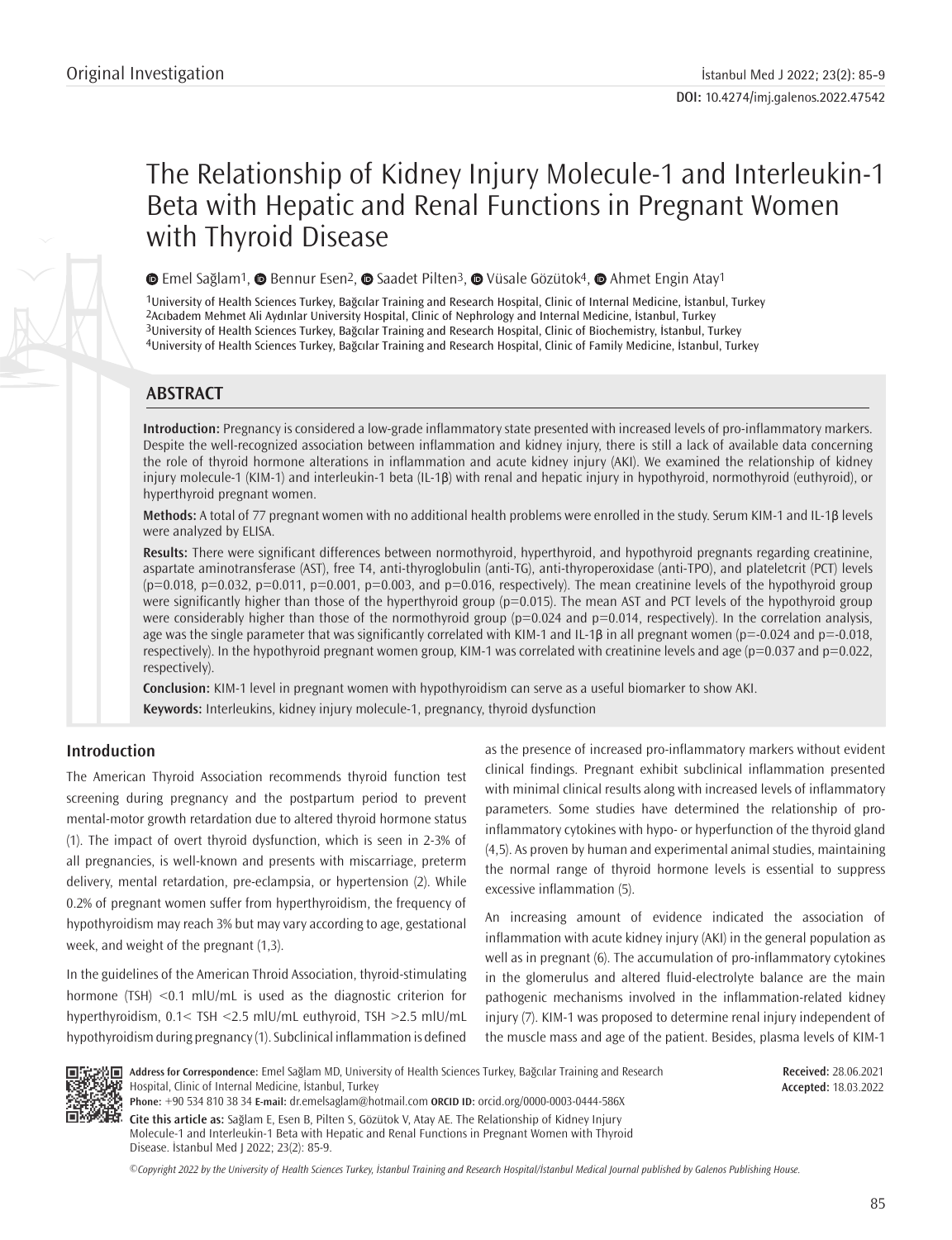are significantly related to kidney injury in hypertensive or obstructive nephropathy (8,9). Nowak et al. (10) determined the predictive role of KIM-1 in the progression of renal injury of patients with chronic kidney disease.

This study analyzed the relationship of KIM-1 and IL-1β with renal injury and hepatic damage in pregnant women with normo-, hypo-, or hyperthyroidism.

## **Methods**

The study was conducted in the internal medicine outpatient clinics of our hospital. All 205 pregnant women referred between June and July 2019 with suspected thyroid diseases were included. Patients who were already using thyroid medication were excluded. These patients aged between 18 and 30 years without any known disease underwent a detailed physical examination. Demographic features were recorded, and they were divided into 3 subgroups according to the thyroid hormone status. Thirty pregnant (39.0%) had normal thyroid hormone levels, whereas 29 participants (37.6%) had hyperthyroidism, and 18 pregnant (23.4%) had hypothyroidism.

This study approval by the University of Health Sciences Turkey, Bağcılar Training and Research Hospital Ethics Committee (approval number: 2019.05.2.02.046, date: 24.05.2019). All participants provided written informed consent.

Blood samples were collected after 8-hour fasting. Biochemical analyses, including glucose, urea, creatinine, uric acid, aspartate aminotransferase (AST), alanine aminotransferase (ALT), lactate dehydrogenase (LDH), calcium (Ca), sodium (Na), potassium (K), total protein, albumin, total cholesterol, low-density lipoprotein (LDL), high-density lipoprotein (HDL), and triglycerides were performed using spectrophotometric methods in a Siemens Advia 1800 device (Siemens Healthcare Sağlık Co., Turkey). Urinalysis was also performed by the spectrophotometric method in Siemens Advia 1800 device. TSH was analyzed by the chemiluminescence immunoassay method in a Siemens Advia Centaur device (XE-5000, Sysmex Corp. Kobe, Japan). Hemogram parameters were examined in the Cell Dyn Ruby (Abbott Park, Illinois, USA) device using the Multiangle Polarized Scatter Separation method. The glomerular filtration rate (GFR) was measured by the MDRD method. The participants' height and weight were measured using the Tanita Body Composition Analyzer (Tanita Corporation of America, Illinois, USA). Body mass index was calculated as weight/height<sup>2</sup> (kg/m<sup>2</sup>). A urine albumin excretion rate exceeding 20 µg/min (30 mg/day), in the absence of uncontrolled hypertension or urinary tract infection, was defined as microalbuminuria. Microalbuminuria was assessed by measuring urine albumin to creatinine ratio.

Serum levels of IL-1 beta and KIM-1 were analyzed by the ELISA using commercially available kits according to the instructions of the manufacturer. Serum specimens and standards with biotin were put into a microtest cartridge coated with antihuman kit antibody. Subsequently, streptavidin-horse radish peroxidase enzyme conjugate was added to the cartridge to remove non-aligned antihuman kit antibody. After incubation, the intensity of the color was spectrophotometrically analyzed at 450 nm wavelength.

#### **Statistical Analysis**

In this study, statistical analysis was performed using NCSS (Number Cruncher Statistical System) 2007 Statistical Software (Utah, USA) package program. In addition to descriptive statistical methods [mean, standard deviation (SD)] in the evaluation of data, descriptive statistical methods (mean, SD) as well as the normality test were performed using the Shapiro-Wilk test. One-Way analysis of variance in intergroup comparisons of normally distributed variables, Tukey multiple comparison test in subgroup comparisons, Kruskal-Wallis test in intergroup comparisons, Dunn's multiple comparison test in subgroup comparisons, variables in each other. Pearson correlation test was used to determine their relationship, with the results were evaluated at a significance level of  $p<0.05$ .

# **Results**

There was no significant difference between normothyroid, hyperthyroid, and hypothyroid pregnant concerning the mean glucose, urea, uric acid, ALT, LDH, Ca, Na, K, chlorine, total protein, albumin, total cholesterol, LDL, HDL, triglyceride levels, and hemogram parameters, except PCT (Table 1). Significant differences were determined in creatinine, AST, free T4, anti-thyroglobulin, anti-thyroperoxidase, and PCT levels between the groups ( $p=0.018$ ,  $p=0.032$ ,  $p=0.011$ ,  $p=0.001$ ,  $p=0.003$ , and p=0.016; respectively) (Table 1, 2). The mean creatinine, AST and PCT levels of the hypothyroid group were significantly higher than those of the hyperthyroid group ( $p=0.015$ ,  $p=0.024$  and  $p=0.014$ ; respectively) (Table 3).

Serum KIM-1 and IL-1β levels were negatively correlated with the age of the participants ( $r = -0.258$ ,  $p = 0.024$  and  $r = -0.268$ ,  $p = 0.018$ , respectively). KIM-1 was significantly related to the mean creatinine and age only in the hypothyroid group ( $r=0.277$ ,  $p=0.037$ , and  $r=0.251$ , p=0.022, respectively) (Table 4).

#### **Discussion**

This study indicates that hypothyroid pregnant women are more prone to renal injury. In contrast to hyperthyroid and euthyroid pregnant, KIM-1 may show the loss of kidney functions in hypothyroid pregnant. The age of the pregnant women may effect renal injury in patients with hypothyroidism.

Besides the well-known association of thyroid dysfunction with preterm birth, low birth weight, and perinatal death, pregnant with hypohyperthyroidism is also more prone to renal injury (11). Although the exact pathogenetic relationship of AKI and hypothyroidism is not well-established, the most probable mechanisms are hypodynamic circulating blood flow and reduced GFR (12). Some case reports have showed that increased creatinine levels return to normal ranges and are maintained by initiating levothyroxine in hypothyroid individuals (13). Although decreased GFR and increased creatinine levels are usually reversible, depending on the chronicity and severity of the hypothyroid state, chronically increased creatinine levels may be seen. Kreisman and Hennessey (13) demonstrated a 35% increase in creatinine levels in 90% of hypothyroid individuals. Similar to the previously mentioned studies,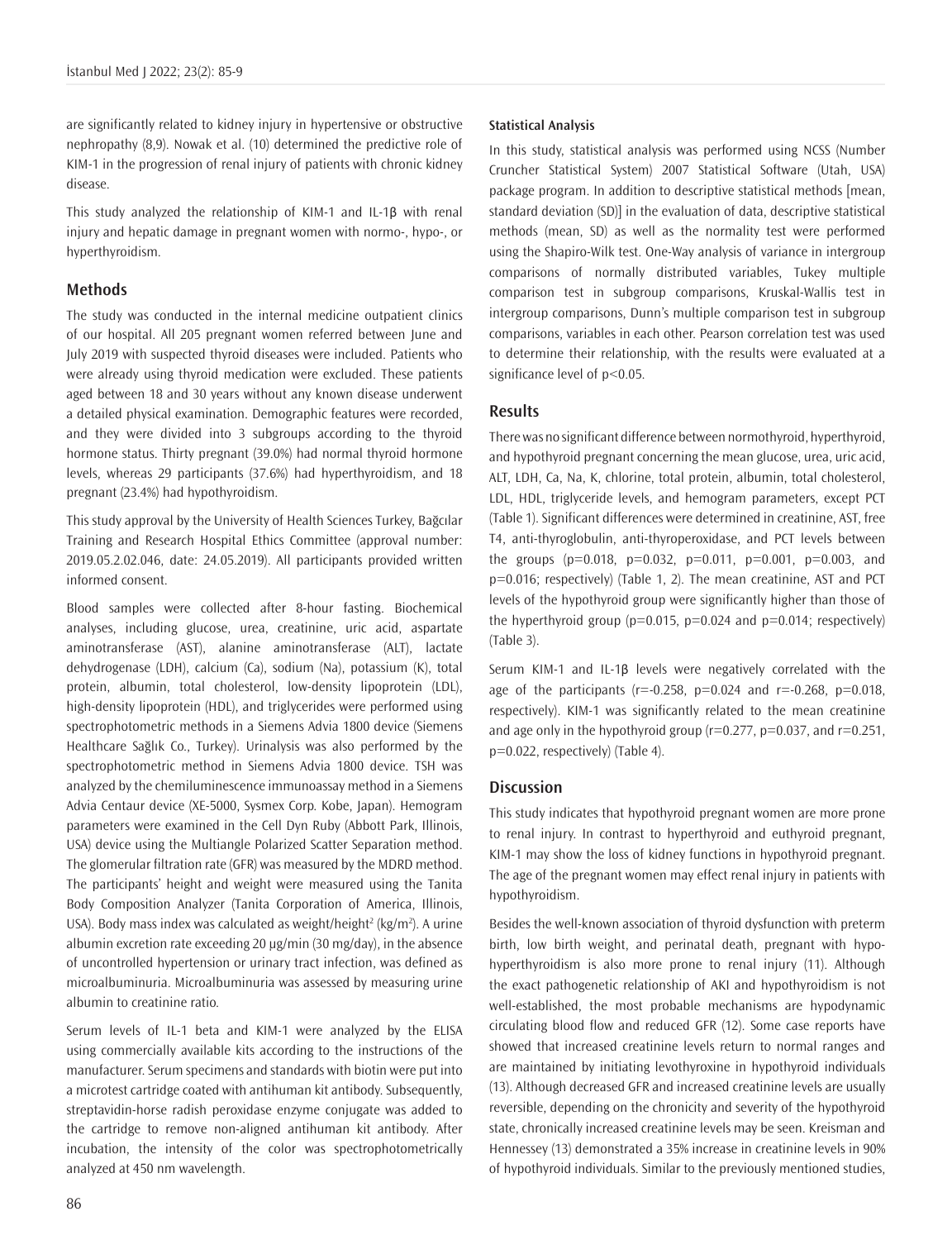| ravic 1. Demographic and bioenemical variables between cuthyrold, hyperthyrold and hypothyrold pregnant |                                    |                                   |                                     |          |  |  |
|---------------------------------------------------------------------------------------------------------|------------------------------------|-----------------------------------|-------------------------------------|----------|--|--|
|                                                                                                         | TSH=0.10-2.5 euthyroid<br>$(n=30)$ | TSH <0.1 hyperthyroid<br>$(n=29)$ | $TSH > 2.5$ hypothyroid<br>$(n=18)$ | p        |  |  |
| Age (year)                                                                                              | 28.5±5.75                          | $29.93 \pm 6.47$                  | $29.5 \pm 3.88$                     | 0.616    |  |  |
| Gestational parity (trimester)                                                                          | $2.67 \pm 1.56$                    | $2.46 \pm 1.45$                   | $2.28 \pm 1.02$                     | $0.769*$ |  |  |
| Gestational week (week)                                                                                 | 18.7±9.32                          | $13.69 \pm 6.71$                  | $15.83 \pm 8.44$                    | 0.070    |  |  |
| Body mass index ( $kg/m2$ )                                                                             | $26.28 \pm 4.88$                   | $24.1 \pm 4.63$                   | $25.73 \pm 4.29$                    | 0.189    |  |  |
| Triglycerides (mg/dL)                                                                                   | 151.3±65.71                        | 122.97±83.28                      | 134.83±60.42                        | 0.320    |  |  |
| LDL cholesterol (mg/dL)                                                                                 | 117.6±51.31                        | 97.28±39.21                       | 118.22±33.55                        | 0.137    |  |  |
| Uric acid (mg/dL)                                                                                       | $2.77 \pm 0.58$                    | $2.43 \pm 0.59$                   | $2.69 \pm 0.73$                     | 0.109    |  |  |
| KIM-1 (ng/mL)                                                                                           | $2.98 \pm 2.83$                    | $3.67 \pm 3.46$                   | $3.42 \pm 3.46$                     | $0.703*$ |  |  |
| IL- $\beta$ (pg/mL)                                                                                     | 1482±1889                          | 1758.±1962                        | 1787±2171                           | $0.306*$ |  |  |
| Urea (mg/dL)                                                                                            | 16.53±4.45                         | 17.49±5.82                        | $16.95 \pm 3.5$                     | 0.795    |  |  |
| Creatinine (mg/dL)                                                                                      | $0.54 \pm 0.09$                    | $0.5 \pm 0.07$                    | $0.58 \pm 0.12$                     | 0.018    |  |  |
| AST (U/L)                                                                                               | 14.84±4.58                         | $16.5 \pm 4.39$                   | 19.63±7.57                          | 0.032    |  |  |
| ALT(U/L)                                                                                                | 13.29±6.54                         | 15.8±11.07                        | 15.59±8.44                          | 0.558    |  |  |
| Vitamin D (ng/mL)                                                                                       | $9.23 \pm 6.85$                    | $6.87 \pm 4.07$                   | $7.79 \pm 7.26$                     | $0.760*$ |  |  |
| Free T <sub>4</sub> ( $ng/dL$ )                                                                         | $1.3 \pm 0.55$                     | $1.7 \pm 0.8$                     | $1.17 \pm 0.39$                     | 0.011    |  |  |
| Anti-TG (IU/mL)                                                                                         | 22.06±44.35                        | 70.01±120.01                      | $62.42 \pm 89.07$                   | 0.001    |  |  |
| Anti-TPO (IU/mL)                                                                                        | 16.38±22.77                        | 24.95±36.95                       | 114.23±188.11                       | $0.003*$ |  |  |
| Glucose (mg/dL)                                                                                         | 96.84±23.05                        | 92.49±23.69                       | 89.72±15.9                          | 0.530    |  |  |
| Insulin $(uIU/mL)$                                                                                      | 32.8±39.53                         | 18.26±20.15                       | 19.53±21.59                         | $0.082*$ |  |  |
| HOMA-IR                                                                                                 | $9.68 \pm 16.02$                   | $4.92 \pm 6.85$                   | $5.02 \pm 6.78$                     | $0.073*$ |  |  |

**Table 1. Demographic and biochemical variables between euthyroid, hyperthyroid and hypothyroid pregnant**

One-Way variant analysis\* Kruskal-Wallis test. Significant p-values are shown in bold. TSH: Thyroid-stimulating hormone, LDL: Low-density lipoprotein, KIM-1: Kidney injury molecule-1, IL-β: Interleukin-1 beta, AST: Aspartate aminotransferase, ALT: Alanine aminotransferase, Anti-TG: Anti-thyroglobulin, Anti-TPO: Anti-thyroperoxidase, HOMA-IR: Homeostasis model assessment of insulin resistance

| Table 2. Hematological parameters between euthyroid, hyperthyroid and hypothyroid pregnant |  |  |  |
|--------------------------------------------------------------------------------------------|--|--|--|
|                                                                                            |  |  |  |

|                                  | TSH=0.10-2.5 euthyroid $(n=30)$ | TSH $<$ 0.1 hyperthyroid (n=29) | $TSH > 2.5$ hypothyroid (n=18) | p     |
|----------------------------------|---------------------------------|---------------------------------|--------------------------------|-------|
| Leukocyte $(10^3/\mu L)$         | $9.33 \pm 2.66$                 | $9.23 \pm 2.36$                 | $9.56 \pm 2.65$                | 0.926 |
| Hemoglobin (g/dL)                | $11.74 \pm 1.18$                | $11.64 \pm 1.05$                | $12.07 \pm 1.31$               | 0.471 |
| Hematocrit (%)                   | $36.34 \pm 3.1$                 | 37.28±3.02                      | $37.23 \pm 3.13$               | 0.508 |
| Platelet (10 <sup>3</sup> /uL)   | 251,600±60,496                  | 250,931±38,030                  | 258,888±38,038                 | 0.840 |
| <b>RDW</b> (%)                   | 13.58±1.47                      | $13.94 \pm 1.66$                | $13.58 \pm 2.1$                | 0.729 |
| MCV(H)                           | $87.27 \pm 5.52$                | $85.16 \pm 5.83$                | 85.76±7.34                     | 0.473 |
| MPV(f)                           | $7.7 \pm 1.61$                  | 7.87±1.24                       | $7.96 \pm 1.41$                | 0.812 |
| $PCT$ $%$                        | $0.19 \pm 0.05$                 | $0.21 \pm 0.05$                 | $0.23 \pm 0.06$                | 0.016 |
| $PDW(\%)$                        | $20.19 \pm 6.16$                | $18.21 \pm 3.13$                | $22.01 \pm 7.5$                | 0.134 |
| Lymphocyte (%)                   | 22.75±5.47                      | 24.48±5.87                      | $23.25 \pm 7.36$               | 0.613 |
| Lymphocyte $(103/uL)$            | $2.07 \pm 0.63$                 | $2.23 \pm 0.7$                  | $2.17 \pm 0.83$                | 0.721 |
| Monocyte (%)                     | $5.96 \pm 1.92$                 | $6.8 \pm 1.69$                  | $6.27 \pm 1.35$                | 0.250 |
| Monocyte $(103/uL)$              | $0.54 \pm 0.19$                 | $0.61 \pm 0.18$                 | $0.61 \pm 0.22$                | 0.348 |
| Neutrophil (%)                   | 69.47±6.18                      | $66.85 \pm 7.03$                | $68.18 \pm 8.37$               | 0.446 |
| Neutrophil (10 <sup>3</sup> /uL) | $6.57 \pm 2.34$                 | $6.23 \pm 1.93$                 | $6.56 \pm 2.18$                | 0.840 |

A significant p-value written in bold. TSH: Thyroid-stimulating hormone, RDW: Red cell distribution width, MCV: Mean corpuscular volume, MPV: Mean platelet volume, PCT: Plateletcrit, PDW: Platelet distribution width

creatinine levels were significantly higher in hypothyroid individuals than in other groups in our research.

Reports regarding hyperthyroidism-induced AKI are scarce (11). Hyperthyroidism-induced renal injury is characterized by increased GFR and reduced serum creatinine, which respond well to antithyroid therapy (7).

In contrast to hypothyroidism, tubular or tubulointerstitial damage is the most common pathogenetic mechanism in hyperthyroidism (7). Compared to normothyroid pregnant, the frequency of hyperemesis gravidarum and immune-mediated glomerular diseases are significantly higher in pregnant women with hyperthyroidism, which possesses a risk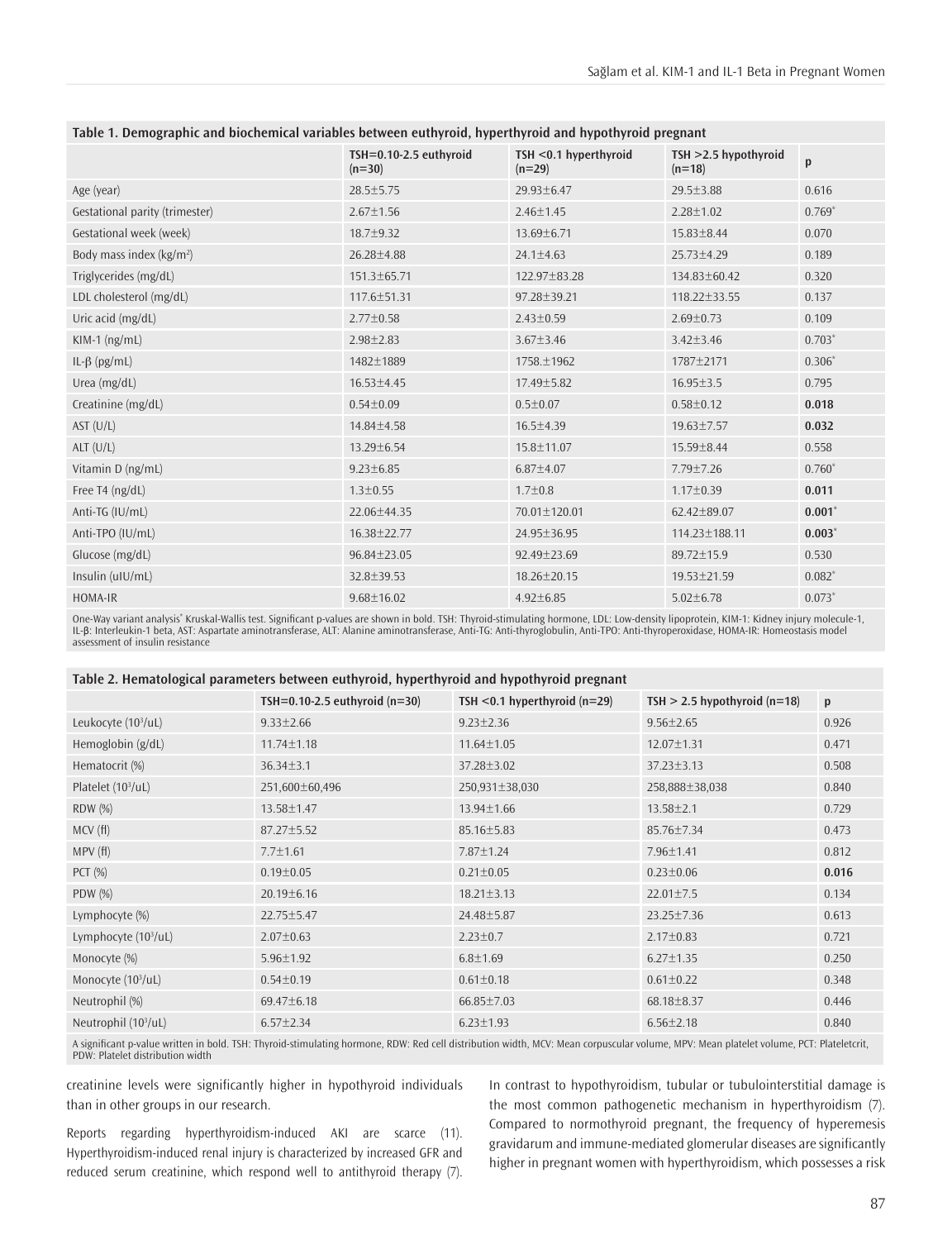# **Table 3. Pairwise comparisons of the significant variables between the different thyroid categories**

| Tukey multiple comparison test                                                  | Creatinine | <b>AST</b> | Free T <sub>4</sub> | <b>PCT</b> |
|---------------------------------------------------------------------------------|------------|------------|---------------------|------------|
| Euthyroid/hyperthyroid                                                          | 0.182      | 0546       | 0.043               | 0.169      |
| Euthyroid/hypothyroid                                                           | 0.388      | 0.024      | 0.783               | 0.014      |
| Hyperthyroid/hypothyroid                                                        | 0.015      | 0.194      | 0.018               | 0.460      |
| On a Warrington to all the Asian if and a rates multiple in hald ACT. Associate |            |            |                     |            |

One-Way variant analysis. A significant p-value written in bold. AST: Aspartate aminotransferase, PCT: Plateletcrit

**Table 4. Correlations of KIM-1 and IL-β with thyroid renal and hepatic function tests in hypothyroid patients** 

|                     |   | $KIM-1$  | $IL - \beta$ |
|---------------------|---|----------|--------------|
| <b>TSH</b>          | r | $-0.017$ | $-0.037$     |
|                     | p | 0.822    | 0.743        |
| Free T <sub>4</sub> | r | 0.069    | 0.043        |
|                     | p | 0.589    | 0.658        |
| Age                 | r | 0.251    | 0.121        |
|                     | p | 0.022    | 0.392        |
| Gestational week    | r | 0.146    | 0.179        |
|                     | p | 0.264    | 0.154        |
| <b>BMI</b>          | r | $-0.123$ | $-0.083$     |
|                     | p | 0.343    | 0.499        |
|                     | r | $-0.026$ | 0.017        |
| Triglycerides       | p | 0.845    | 0.912        |
| LDL                 | r | 0.068    | 0.099        |
|                     | p | 0.512    | 0.424        |
| Creatinine          | r | 0.277    | 0.168        |
|                     | p | 0.037    | 0.301        |
| <b>ALT</b>          | r | 0.122    | 0.123        |
|                     | p | 0.301    | 0.374        |
| Vitamin D           | r | $-0.068$ | $-0.069$     |
|                     | p | 0.541    | 0.547        |
| Glucose             | r | $-0.235$ | $-0.241$     |
|                     | p | 0.059    | 0.063        |

Pearson correlation test. A significant p-value written in bold. KIM-1: Kidney injury molecule-1, IL-β: Interleukin-1 beta, TSH: Thyroid-stimulating hormone, BMI: Body mass index, LDL: Low-density lipoprotein, ALT: Alanine aminotransferase

of acute renal damage (14,15). However, we failed to show an increase in the creatinine levels of hyperthyroid pregnant.

KIM-1 is a relatively recent marker proposed for use in the assessment of renal function in acute injury. It is considered superior to serum creatinine because of its independence from age, gender, and muscle mass (16). KIM-1 is regarded as a regulator of endocytosis in regenerating injured proximal tubule cells, as well as an indicator of the enhanced proliferation of the injured proximal tubules. KIM-1 release into urine precedes proteinuria and decrease in GFR (17). Egli et al. (18) showed no significant association between plasma KIM-1 levels and renal injury in the general population. In this study, although it did not reach statistical significance, KIM-1 levels of hypothyroid and hyperthyroid women were higher than those of normothyroid pregnant. Furthermore, in

hypothyroid pregnant, KIM-1 was related to creatinine levels. Thus, KIM-1 level seems to more accurately reflect the increased creatinine level, which shows decreased renal functions.

In a prospective study aiming to evaluate the relationship of KIM-1 with renal functions of pre-eclamptic pregnant, the authors failed to indicate a significant correlation between these variables (19). However, a study conducted in premature infants pointed out that age is a substantial determinant of kidney injury and should be taken into account when evaluating the accuracy of KIM-1 (20). The relationship of IL-1β with the trimester of pregnancy and age of the pregnant are significant predictors of pre-eclampsia related renal injury (21). We found that the relationship of age with KIM-1 and IL-1β was prominent in all patients.

In Mazzaferri and Surks (22) study, the patient's age significantly impacted the manifestations of thyroid dysfunction, including renal injury. Also, in Zhang et al.'s (23) study, the relationship of age with renal injury induced by thyroid dysfunction was remarkable in a population with diabetes. Similar to the literature, we found an association between age and KIM-1 levels in hypothyroid pregnant.

#### **Study Limitations**

This study has some limitations like sample size was relatively small and the iodine status of the patients has not been studied. A remarkable number of patients with additional comorbidities or receiving therapy for chronic disorders were excluded. Finally, studying the role of thyroid hormone replacement or antithyroid therapy could provide complementary data on the inflammatory status and renal injury.

# **Conclusion**

In conclusion, to the best of our knowledge, our study is the first report to examine the relationship between serum KIM-1 and IL-1β and thyroid hormone levels in pregnant women. Hypothyroidism is a risk factor for developing AKI during pregnancy, and KIM-1 is an indicator of functional renal loss, especially in pregnant with hypothyroidism. Although the presence of increased inflammation in pregnancies with altered thyroid function is well-established, further studies are warranted to reach a more precise conclusion.

**Ethics Committee Approval:** This study approval by the University of Health Sciences Turkey, Bağcılar Training and Research Hospital Ethics Committee (approval number: 2019.05.2.02.046, date: 24.05.2019).

**Informed Consent:** All participants provided written informed consent.

**Peer-review:** Externally peer-reviewed.

**Authorship Contributions:** Concept - E.S., B.E., S.P., A.E.A.; Design - E.S., B.E., S.P., V.G., A.E.A.; Data Collection or Processing - E.S., S.P., V.G.; Analysis or Interpretation - E.S., B.E., S.P., V.G., A.E.A.; Literature Search - E.S., A.E.A.; Writing - E.S., A.E.A.

**Conflict of Interest:** No conflict of interest was declared by the authors.

**Financial Disclosure:** The authors declared that this study received no financial support.